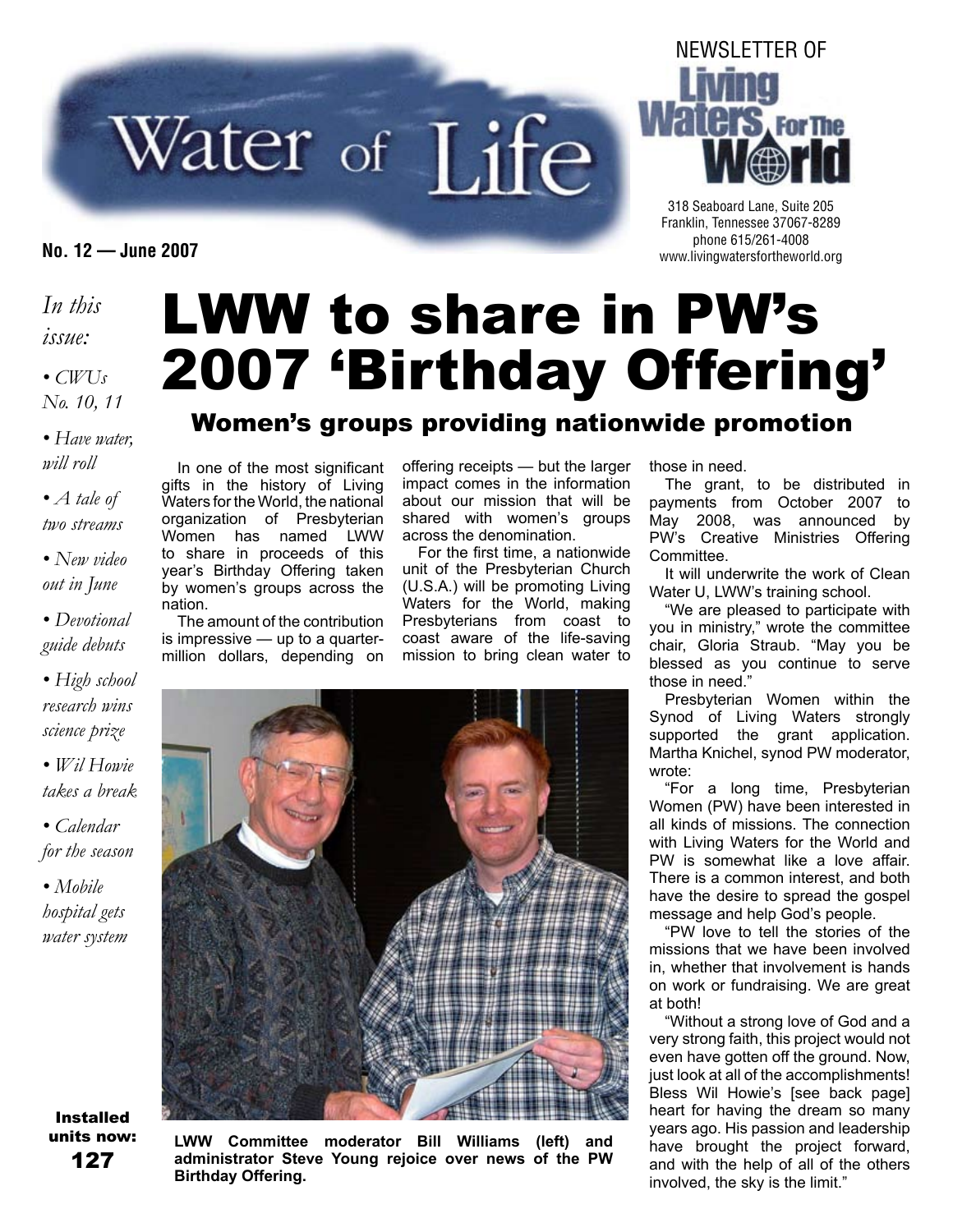# **The first two (of five) Clean Water U classes of 2007**



**The March CWU class had 51 students (!) from 11 states as well as Haiti and Guatemala attending.**



**April saw 40 students enrolled from 13 states as well as Madagascar (distance champs!) and Taiwan.**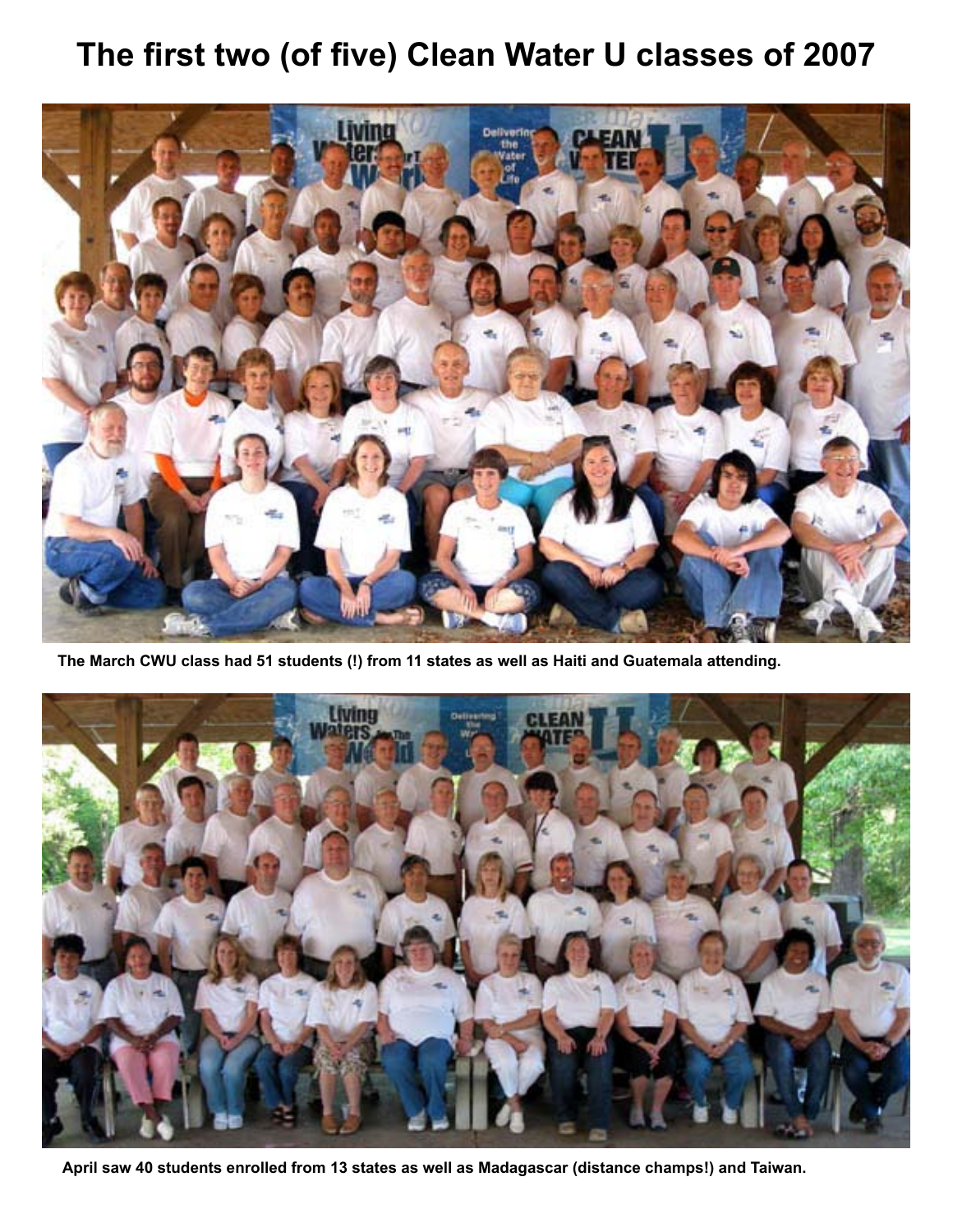# Advent team has water, will roll

#### **Church builds two-unit trailer for emergency**

Advent Presbyterian Church in Cordova, Tenn., near Memphis, has begun work on the final version of a trailer portable emergency water system.

The trailer will be completely self-sufficient, with a generator and an external pump to allow water to be siphoned from a creek, pond, or lake with a standard garden hose.

An awning on the side of the trailer with the door will provide shelter for the operators and the people who are filling water jugs.

With two complete systems operating, the trailer will be able to fill water jugs on both sides or to fill on one



**Advent Church's Floyd Graves examines the new trailer, which contains two complete standard water treatment boards on slide-out stands. The vehicle is designed for emergency and training use.**

side while making water for storage with the other side.

Advent Presbyterian Church has donated the first standard operating system, and Living Waters for the World is providing the second standard system for the trailer and will coordinate use of the trailer.

The trailer has a two-fold purpose. One is to provide clean water at an emergency site area (such as the tornado in Caruthersville, Mo., the hurricane on the Gulf Coast, a flood, or any other type of disaster where clean water would be needed immediately).

It also can be used for demonstration purposes by any church or other activity that is interested in developing a clean water outreach/interest within their organization or area.

## This is a tale of two streams: One runs in Appalachia, and the other is the Amazon, and there's a connection

Buffalo Creek in the mountains of eastern Kentucky may seem to have little in common with the mighty Amazon River, but there is a connection.

The link is group of Presbyterian churches in Kentucky and Tennessee that are collaborating in a series of inventive water treatment projects in both places.

Home treatment systems in the iron-heavy ground water of the Buffalo Creek community required additional steps such as a "green sand" filter.

Special treatment also was needed for hospital boats on a tributary of the Amazon that is so loaded with tannin that it is called the Black.

The Lancaster and Bardstown Road churches in Kentucky, with help from several other churches and residents of the Buffalo Creek community, so far have installed five units that are working well.

First Presbyterian in Oak Ridge, Tenn., and Farragut

Presbyterian in Knoxville have indicated an interest in that project, and the Oak Ridge Rotary Club

has made a hefty contribution.

East Tennessee Presbytery has been instrumental in support of the project.

Some of those involved in Buffalo Creek also are interested in the Brazilian hospital boat project.

One medical services boat was equipped last fall by Reedy Creek Presbyterian Church and Holston Presbytery, with LWW help.

The reverse osmosis system on the boat filters out dark tannins in the water and makes it possible for the boat to generate its own

potable water.

Before the system, operators had to pay the equivalent



**The Brazilian hospital boat, Zany Silva, is next in line to get a LWW treatment system allowing it to draft water from tributaries of the Amazon River.**

of some 300 U.S. dollars per week for bottled water.

This October, another boat is scheduled for a similar installation led by John Gramling of First Presbyterian in Bowling Green, Ky.

Later in the fall, if all goes well, a third boat will get a system installed by Bob Friley of Vicksburg, Miss., and Billy Weaver of Jonesboro, Ark.

That work would leave sponsors needed for two of the five hospital boats that ply the Negro and Solimões rivers.

Tom Carroll of East Tennessee Presbytery, the sparkplug in both projects, said, "This whole team has burned the midnight oil on these projects in the first 11 months since we first met and are in the process of evaluating all facets of the work," he said.

The Rev. Djard Moraes, a graduate of Clean Water U, is director of the hospital boat mission for the Presbyterian Church of Manaus in Brazil.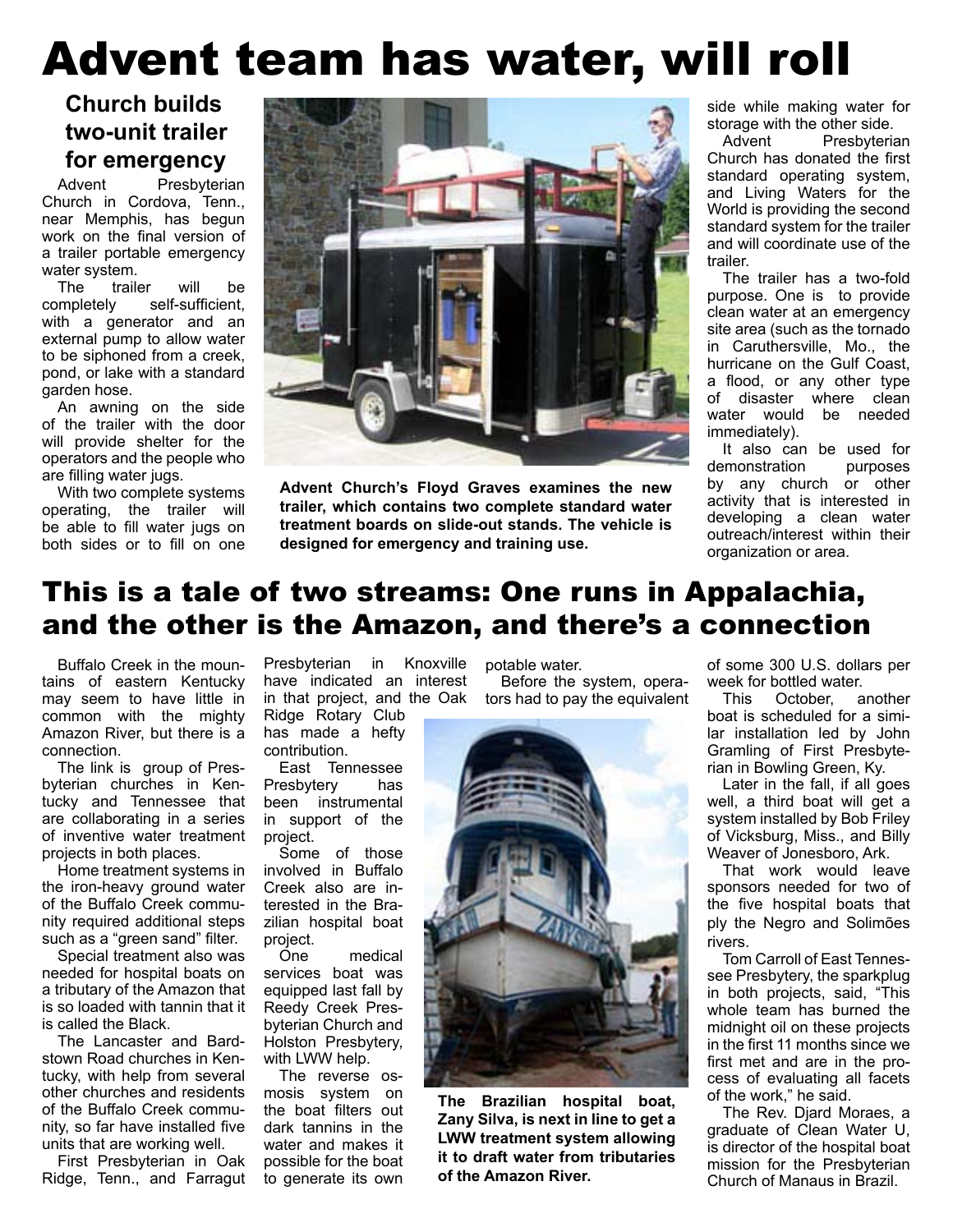# LWW devotional guide will appear in June

*Watermarks*, a devotional guide featuring the poetry of Rev. Phil Leftwich, executive presbyter of the Presbytery of Middle Tennessee, and published by Living Waters for the World, will debut at the Synod of Living Waters Presbyterian Women Gathering, June 6-9, in Franklin, TN.

The 32-page book features poems centered around the theme of "living water,"each based on selections of scripture. Accompanying the poems are pictures of those helped by the gift of clean water via a LWW water system.

The guide contains pages for journaling, and may be used individually for personal reflection, or in group study.

Rev. Leftwich, who has written the poems over the past several years, holds the conviction that "mission is why the church was called into being" and that missions like Living Waters for the World are "the engine that drives the church to fulfill the Great Commission."

*Watermarks* is dedicated to the Presbyterian Women organization in gratitude for their partnership throughout the life of the organization, evidenced most recently by LWW being named a recipient of the 2007 Birthday Offering.

The guide will be available for sale via the LWW web site, starting in June.

Individual copy price is \$8, and volume discounts are available. Contact LWW for details – all proceeds benefit the mission training work of Living Waters for the World.

#### *An excerpt:*

God of the atom and the whale...

God of pruning hooks and sword beaten plowshares... Of lions and lambs who together lie...

What shall we call you?

Creator? Maker? Breath of life?

Father/mother of all that lives?

S/he who spangled the universe with the tumbling stars And lifted wo/man from the sea?

Birthed with the salty taste of labored sweat and oceanic tears,

How does your creature say praise?

How does your creature say awe?

How does your creature cry life?

— Rev. Phil Leftwich





**Brad Van Demark's camera equipment gets some intense interest in Mexico.**

# New video on DVD coming out in June

"Clean Water for All of God's Children," the new video presentation promoting Living Waters for the World, will be available in June.

The production, nine months in the making and filmed in high-definition digital format, features footage from the October 2007 session of Clean Water U and the Yucatan Peninsula of Mexico, filmed in April of this year.

"The footage we have is compelling", says Brad Van Demark, of Nashville, Tennesse-based BlueSky Filmworks.

"It really covers the full scope of the Living Waters for the World mission from training teams through to the impact in the field."

Written and co-produced by LWW Administrator Steve Young, "Clean Water for All of God's Children" will be available at no charge on DVD, and will contain bonus features, including extended versions of the Clean Water U and field segments, as well as a PSA intended for use on local cable television channels and internet sites such as YouTube.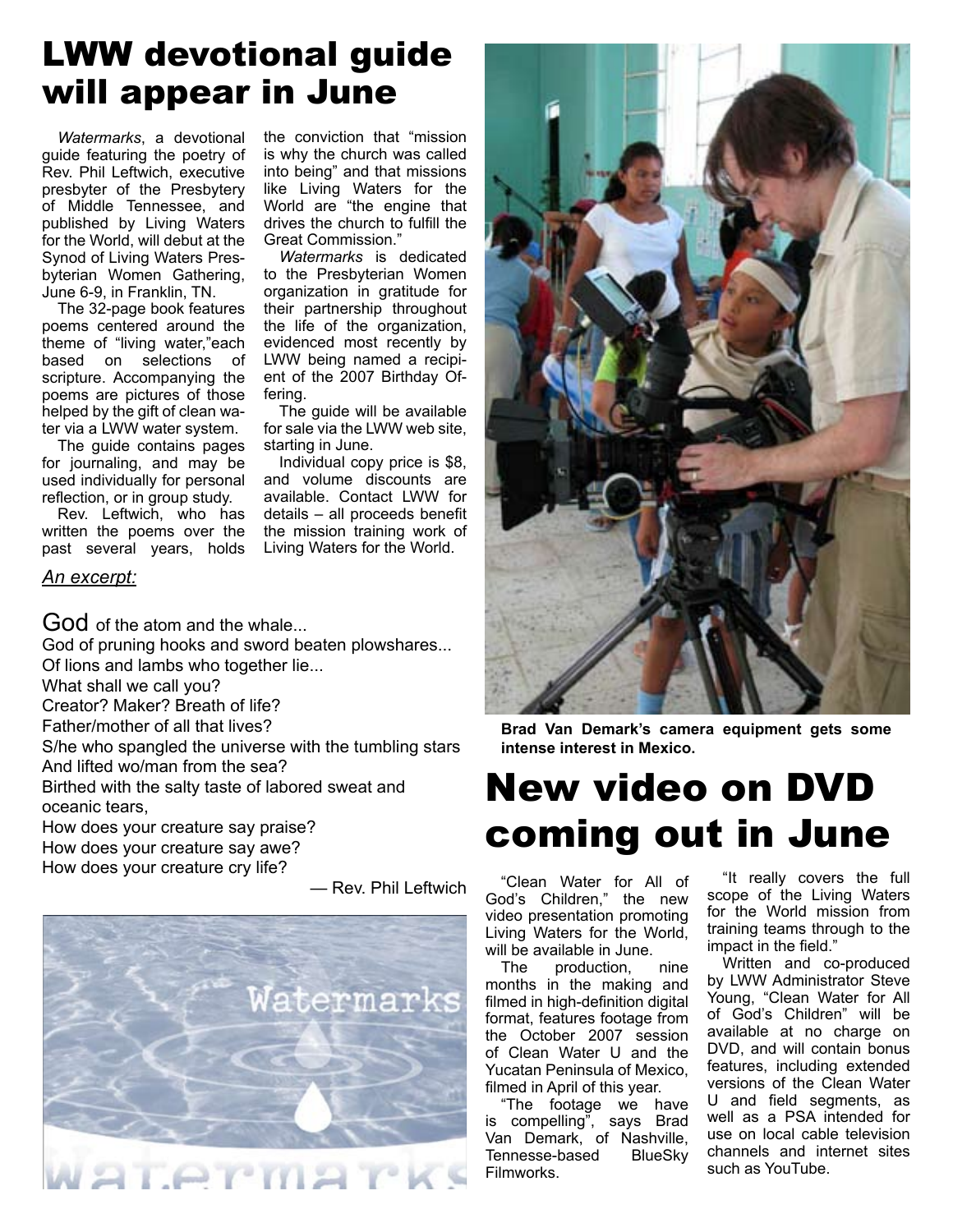# Networks: Where the action is El Salvador follows a new path; Guatemala has a new in-country leader; Yucatan feels new pressure

#### **El Salvador: Small, but lots of opportunity**

The newest and smallest of the national networks of Living Waters for the World projects is in El Salvador, which has only three active water systems and four installations in prospectus.

Currently working in the country are teams from Historic Franklin Presbyterian Church in Franklin Tenn., and a team that is a joint effort between Trinity Presbyterian Church of Starkville Miss., and First Presbyterian of Columbus, Miss.

We work a little bit differently from the other networks in that we have been dealing with community organizations called ADESCOS instead of with churches. Each ADESCO is an organization of local business and other leaders chartered by the national government and tasked with community development.

ADESCOS often focus on water systems, but they also might have projects in schools, health and sanitation etc. When we survey a site in El Salvador, we give preference to a site with an active ADESCO with a track record. Dealing with the ADESCO also means that the water system is going to be run as a business, but not necessarily for profit. They want to provide clean water at the lowest price, so that the system can pay for itself, and no one goes without.

The El Salvador network is also blessed with an excellent working relationship with the Peace Corps. Trinity Presbyterian Church originally went to El Salvador because the Mike Wise, country director of Peace Corps El Salvador, is a home-town boy.

He gave us enormous help at the beginning by putting us in touch with potential sites and providing volunteers as translators. Mike has since retired, but we continue to enjoy the support of the Peace Corps in our work.

I would encurage other Living Waters teams to get acquainted with their Peace Corps volunteers and officers. They are glad to help their villagers get water projects, and having them as local contacts is very handy.

El Salvador is a small country, but there is plenty of demand for clean water systems. Other teams are welcome to contact me for advice on getting started.

—Nancy Losure, network coordinator

*Clean water systems continue to deploy at an ever-increasing rate, with 24 systems installed thus far in 2007. This time a year ago, we had put in 13, also a record. Of particular note are first-time installations in Thailand and new installations in Philippines, Guatemala, Haiti, Mexico, Ghana and the United States. "In 2003, we wondered if we'd ever install 12 water systems in one year," marvels Bill Williams, moderator of the LWW Committee that oversees the project. "Truly, the Holy Spirit is at work."*

#### **Guatemala: Coordinator working in-country**

The Guatemala Network now has an in-country coordinator. The Rev. David Clipson has been working in Guatemala since last July with the Diaconia, the Christian Service organization of the Guatemala Presbyterian Church. He will attend Clean Water U in September, and we look forward to his assistance with Living Waters for the World projects in Guatemala.

Ixim, an organization based in Omaha, Neb., is expanding its activities in the Huehuetenango area of Guatemala. They have installed two clean water systems and have firm plans for five additional systems and projections for the installation of two to three units each year beyond that.

Curé D Ars Catholic Church in Leawood, Kans., is continuing to develop plans for installations in the San Juan Ixtapa area just northwest of Guatemala City.

A team from Shepherd of the Hills Church in Austin, Texas, and Memorial Presbyterian Church in Fredericksburg, Texas, is working with the Kansas group on the installation of a system at San Bartolome Elementary School, a private school with about 500 students.

We are working with Habitat for Humanity in Guatemala to install clean water systems at new colonias as they are built. Currently, three installations are in the partnership development stage with two additional locations to be finalized soon.

Luis Samoya, the Guatemala Director for Habitat Guatemala, has attended Clean Water U and is enthusiastic about participating in the initial installations at these Habitat sites in Guatemala.

> — Katy BeDunnah, network coordinator

#### **Yucatan: State applies heat, and so do partners**

Our partners in the Yucatan Peninsula of Mexico are not only *feeling* the heat, they're also *adding* heat!

The heat they're feeling is from the state health departments, being pressured by other bottlers of water to make the Living Waters for the World systems comply with all of the state regulations.

This is an indication that we are making an impact, which is a *good* thing. However, it also means additional hoops through which we must jump to remain in operation. It has been gratifying to see that our operating partners in Mexico are rising to the challenge and making the necessary modifications, and the initiating partners in the U.S. are supporting them financially as they do that.

The heat our partners are *adding* is in the form of more requests for water systems than we have U.S. teams to install. Of the 11 presbyteries in the Mexican church's Synod of the Peninsula, only 5 currently have systems (we have a total of 32 systems in the peninsula, with 4 more scheduled this year). The directors of the Synod have set a goal to expand into all 11 presbyteries!

But here's the really *cool* news: in November, system operators and coordinators from across the peninsula will gather in Campeche at the newly installed Monte Moriah site for the second annual Continuing Education Seminar for Operators and Coordinators in the Yucatan.

They will discuss technical details, record-keeping, business practices, ministry of water, and health department compliance. Once again, we see our partners taking ownership and catching the vision of Clean Water for All God's Children.

> — Joanie Lukins, network coordinator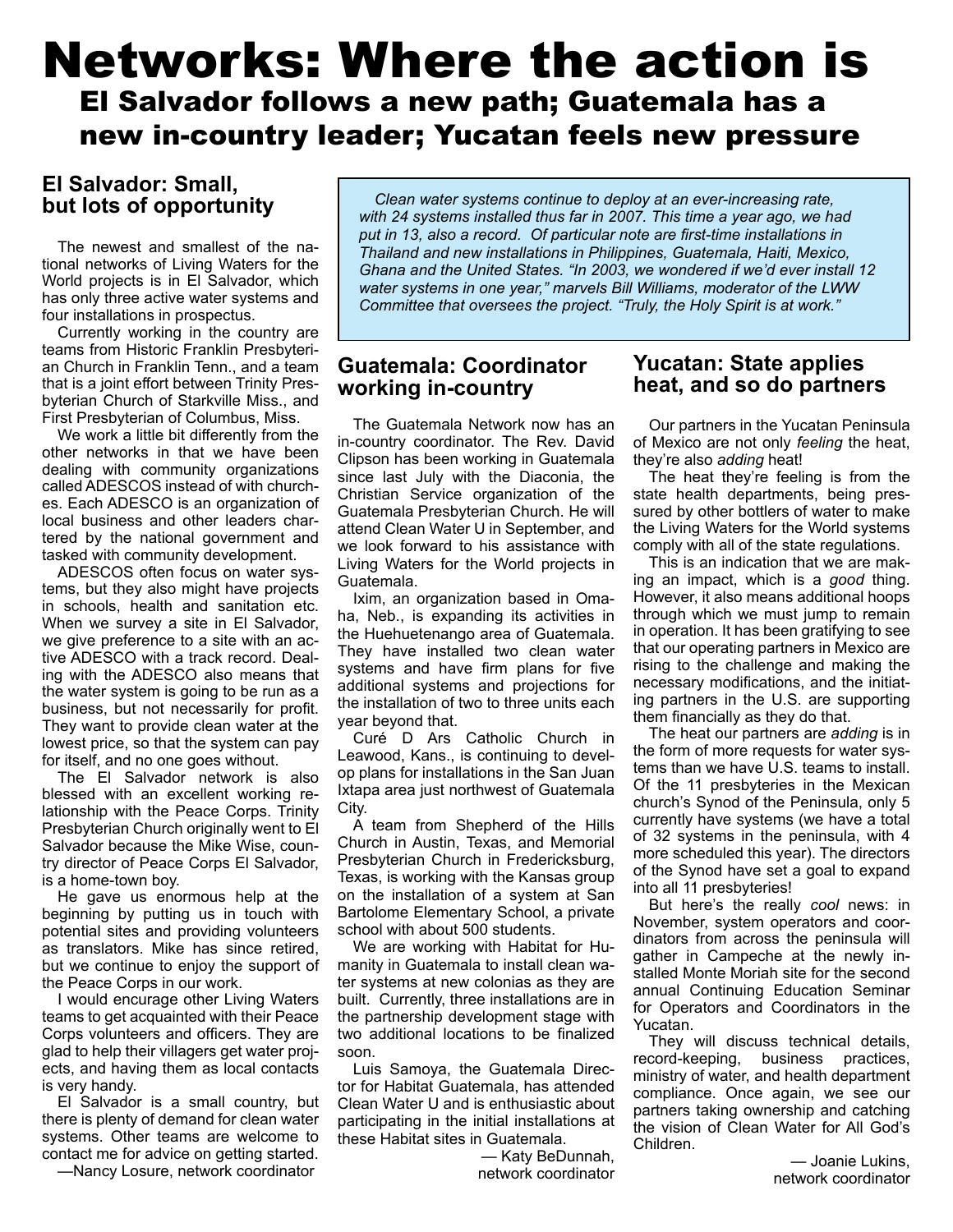# Teen's science project helps remake LWW board

This winter a homeschooled senior high schooler sat around a space heater in a cold cellar conducting experiments on a prototype of the LWW's system board for a science fair project. His endurance paid off when Sam Plouffe won first place in the New Hope Tutorial Science Fair on March 22.

Sam's interest in LWW's system board began when he and his whole family attended the first Clean Water U in 2003. Subsequently, Sam was part of a team that built the first sytem using a water softener in Suc Tuc, Mexico, that June. Since then, he has been experimenting on a prototype in his basement in Haverhill, Mass.

His father, George, is a member of LWW's design team.

The particular project that won first place had a goal to increase the amount of ozone measured at the end of a run by changing the venturis, ozonators, configuration of the pipe structure and experimenting with different methods of releasing the water into the holding tank.   

The maximum amount of ozone produced in the water was achieved using the



**Sam Plouffe experimented, and LWW changed its standard board.**

combination of PZ-4 Ozonator, PZ-584 Venturi, a newly designed four-way up pipe structure  and outlet pipe that released water at the bottom of the holding tank.

> ing our house – a project that I started over 20 years

In Wil's absence, the primary bulk of his workload has shifted to

This system — which does not use a compressor — creates six times the ozone of the previous standard LWW system without a working compressor and almost three times the ozone of a standard LWW system with a working compressor. He did not notice any significant differences in the amount of ozone injected between the PZ-2 and PZ-4 ozonators.

Now, thanks in large part to Sam's research, the PZ-4, improved venturi and other features of his project are part of LWW's standard board.

Sam attended the Massachussetts State Science Fair in May. He will be attending Eastern Nazarene College in the fall studying enviromental science.

## At last, some time off the job for LWW Director Howie

Some people never thought they'd be able to get Wil Howie to take time off from the job that is his passion.

They were wrong.

The Rev. Wil Howie, founder and director of Living Waters for the World, has been granted sabbatical leave from April 2 – August 14, 2007.

"This is an indescribable blessing," said Howie, who has had no significant time off since founding the organization in the early 1990's.

"It's a wonderful opportunity to recharge the batteries, spend time with family and hopefully almost finish build-



**Howie**

key volunteers, led by Ralph Young of Paducah, Ky., with coordination by Steve Young, the organization's administrator.

ago!"

We wish Wil and Michele a wonderful respite and look forward to his return in time for a busy fall.

## *LWW's Summer-Fall Calendar*

| <b>August 14-17</b> | <b>Task Force meetings</b>   |
|---------------------|------------------------------|
| August 27           | <b>LWW Committee meeting</b> |
| Sept. 12-16         | <b>Clean Water U</b>         |
| Oct. 17-21          | <b>Clean Water U</b>         |
| Oct. 30-Nov. 2      | <b>Task Force meetings</b>   |
| Nov. 14-18          | <b>Clean Water U</b>         |
| <b>Nov. 26</b>      | <b>LWW Committee meeting</b> |
|                     |                              |